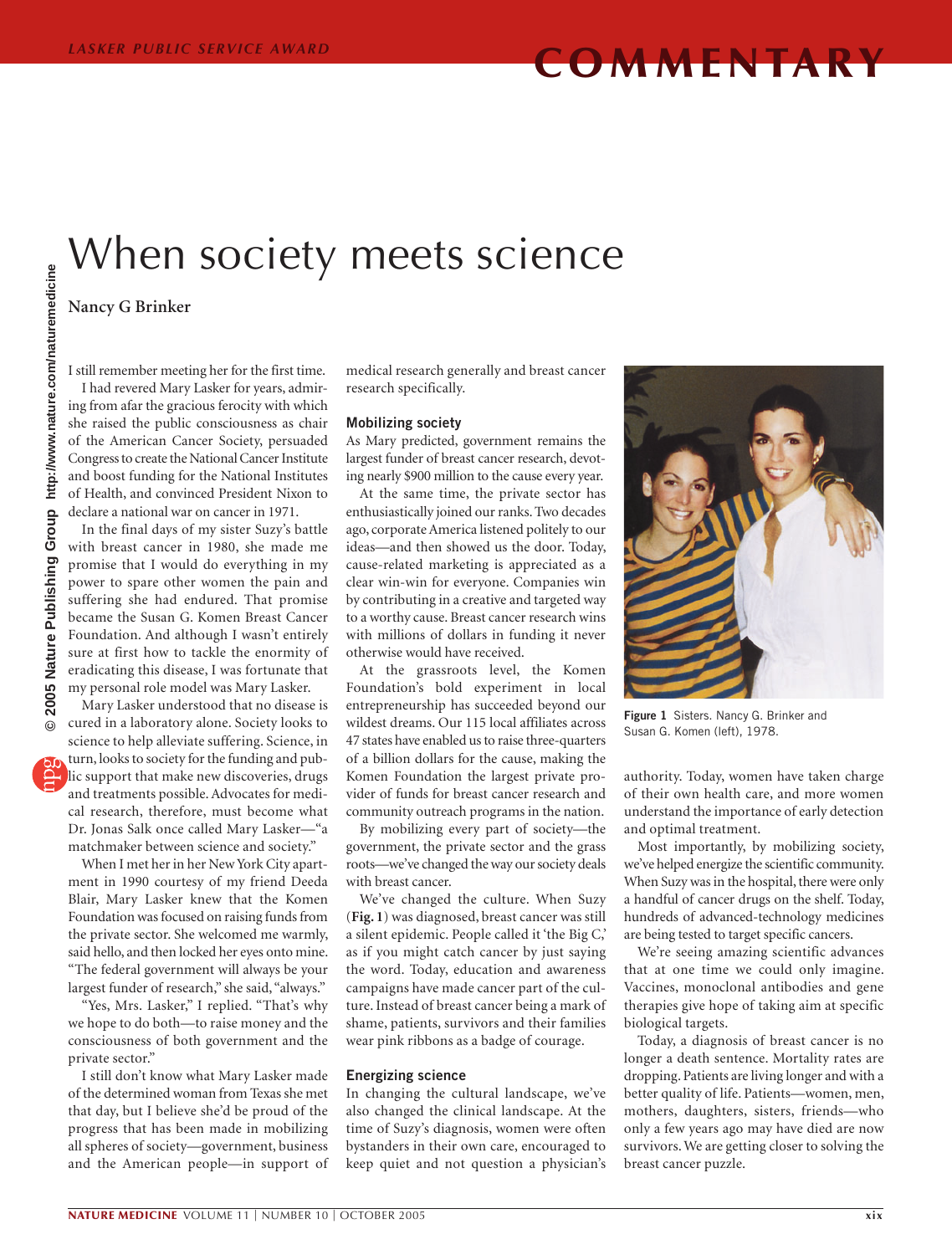

**Figure 2** Race for the Cure. Nancy Brinker at the Komen National Race for the Cure in Washington, DC, 1999.

# **The people behind the promise**

Any advocate, of course, is but a single voice in a chorus of many. Beyond Mary Lasker, I am forever indebted to so many family members and friends for their example.

As my older sister, Suzy never stopped teaching me, not even in her suffering. In her battle against breast cancer, she taught me about wisdom, bravery and faith—values that would sustain me several years later in my own struggle against the disease.

As Suzy's loss galvanized me, my parents' lessons sustained me. Growing up in Peoria, Illinois, my parents taught Suzy and me about service and stewardship. "You girls have to be stewards for your country," my mother, Ellie Goodman, would say. "If you don't like something, it's up to you to fix it." My father, Marvin Goodman, would add that "with perseverance and courage, you can succeed at anything."

When I was six, Suzy and I heeded our parents' words and held a variety show in our driveway to raise money for polio research. Suzy collected the money and I sang. I was certain that I had wowed the crowd. After the curtain came down, however, Suzy informed me that in the future, she would do the singing and I would collect the money. Thus, my career as a fundraiser had begun.

Our parents explained that our Jewish faith is about service and giving to others. They taught us about *tzedakah—*the importance of charity and righteous giving. They taught us about *tikkun olam*—that each of us could truly repair the world around us.

My faith has been constantly renewed by the compassion and generosity of all those who have joined the fight against breast cancer the 75,000 passionate volunteers and staff who are the backbone of the Komen Foundation,

as well as the millions of people who take to the streets in the Komen Foundation's Race for the Cure (**Fig. 2**) to raise the money that funds the research that brings us closer to a world without breast cancer.

Indeed, the Komen Foundation has always understood the power of society to energize science. We have a long tradition of using the funds we raise to support pioneering researchers who have made major discoveries. These discoveries include the two key genes known to be involved in breast cancer; the enzyme telomerase, that perhaps holds the clue to stopping the growth of cancer cells; and treatments, angiogenesis inhibitors, which cut off the blood supply that tumors need to grow.

## **Complacent at our peril**

Yet for all our progress, we are complacent at our peril. The incidence rate of breast cancer is still rising. This year, nearly 270,000 women will be diagnosed with breast cancer (an estimated 211,000 with invasive breast cancer and 58,000 with early-stage carcinoma *in situ*). This year, some 40,000 Americans will die from the disease—more than 100 every day.

If terrorists unleashed a bioterror attack on the United States that killed 100 Americans every day, our government would declare a national emergency and mobilize every resource to find an antidote or cure. Yet more than 30 years into the war on cancer, that same sense of urgency needs to be rebirthed.

How can we re-energize this fight with the sense of urgency it deserves?

#### **Being bold (again)**

Throughout history, great breakthroughs in medical research have been achieved when innovators pushed boldly into the realm of the

unknown. Sadly, medical research today is too often the victim of larger forces—budgetary concerns in the public sector and competitive pressures in the private sector—that discourage the very risk and innovation that could lead to breakthrough drugs and treatments.

Both Mary Lasker, through her personal resources, and the Komen Foundation have taken calculated risks by funding groundbreaking projects, thereby jump- starting innovative research that has, in turn, stimulated government funding. Therein lies a message for the larger research community. Calculated risks must be embraced as an inherent part of discovery, and mistakes and false starts should be welcomed as the price of progress. Indeed, the greatest risk is taking no risk at all.

# **Communication and collaboration**

A multifaceted disease like breast cancer demands a multifaceted approach. No one institution or individual will solve the breast cancer puzzle working alone. Yet cancer researchers often complain of insufficient communication and collaboration across disciplines.

Along with other leading cancer organizations, the Komen Foundation is working to develop an unprecedented online database to connect the world's researchers and to improve coordination and reduce duplication of research. At the same time, a greater investment in translational research would accelerate the progress of innovative drugs, treatments and therapies from the laboratory bench to the patient's bedside.

Even as we work to improve the communication among scientists, we must improve communication between scientists and society. I have been a breast cancer advocate for more than two decades, but I still find myself at scientific conferences where the